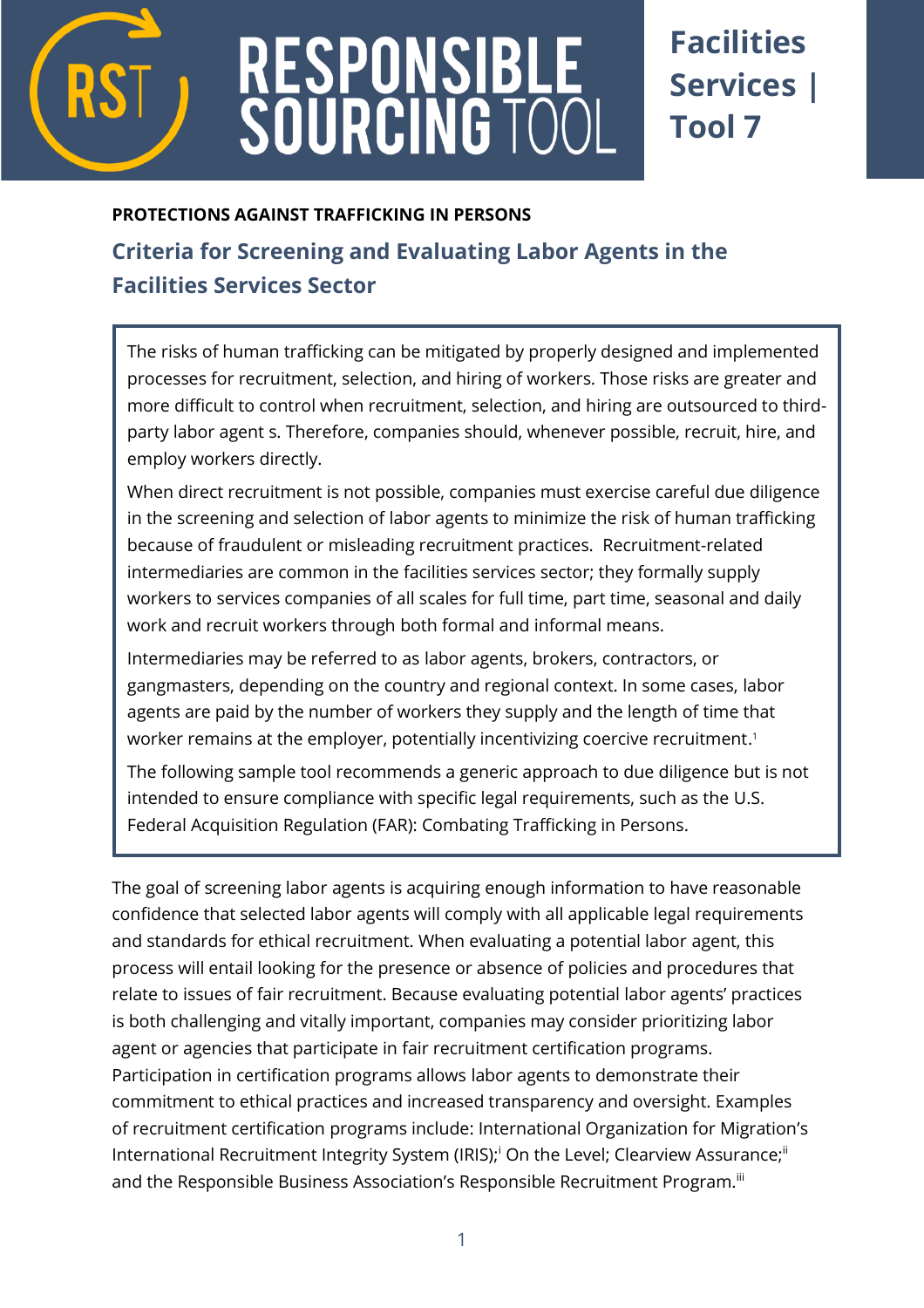

Assessing labor agents' ongoing performance occurs as part of the management and monitoring process.

#### **THE EVALUATION CRITERIA**

Verité recommends defining a set of performance requirements that complement the company's *Code of Conduct* (human rights expectations), *legal requirements* (licensing requirements, applicable laws and regulations, government procurement requirements, etc.) and *technical requirements* (ability to source suitable workers within a defined timeframe and budget). This will help the company to better understand the labor agents' policies and approaches to preventing human trafficking.

Each company will have its own specific criteria in this area. To determine criteria, a company should undertake a careful review of the following documents and guidance:

- Legal requirements in the origin country, transit country, and country of operation (See [Tool 4\)](https://www.responsiblesourcingtool.org/uploads/39/RST-Food-and-Bev-Tool-01B-Country-Level-Legal-Review-Outline.pdf);
- Any other applicable legal requirements, including international labor standards. (See [Tool 4\)](https://www.responsiblesourcingtool.org/uploads/39/RST-Food-and-Bev-Tool-01B-Country-Level-Legal-Review-Outline.pdf);
- Company Code of Conduct or other high-level policy;
- Client company Code of Conduct or other high-level policy;
- Ethical recruitment standards and certification schemes such as:1
	- o International Organization for Migration, IRIS Recruitment Standard: [https://iris.iom.int/;](https://iris.iom.int/)
	- o International Labor Organization, General principles and operational guidelines for fair recruitment: [https://www.ilo.org/global/topics/fair](https://www.ilo.org/global/topics/fair-recruitment/WCMS_536755/lang--en/index.htm)[recruitment/WCMS\\_536755/lang--en/index.htm;](https://www.ilo.org/global/topics/fair-recruitment/WCMS_536755/lang--en/index.htm)
	- o On the Level, Core Principles and Standards of Ethical Recruitment;
	- o Clearview Assurance Standards: [https://www.clearviewassurance.com/.](https://www.clearviewassurance.com/)

<sup>&</sup>lt;sup>1</sup> The standards have also been consulted in creation of these tools.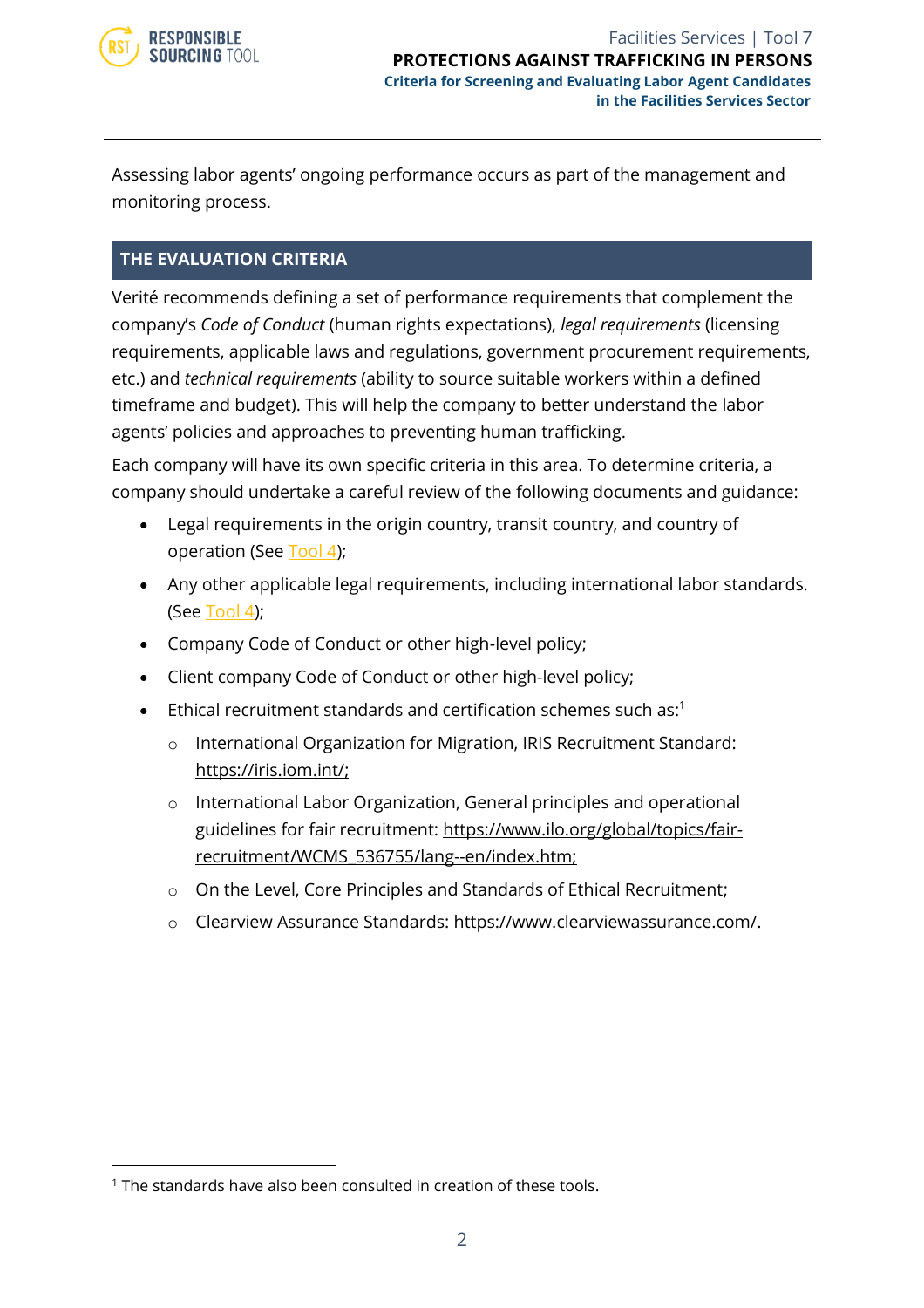

Once the screening criteria have been defined, each criterion should be paired with indicator(s) that serve to measure whether it is being met. For example:

| <b>Sample Criteria</b>                                                                                                                                                    | <b>Sample Indicators</b>                                                                                                                                                                                                                                                                                                                                                                                                                                                                                                                                                                                                                                                                                                                                                                                                                                                 |
|---------------------------------------------------------------------------------------------------------------------------------------------------------------------------|--------------------------------------------------------------------------------------------------------------------------------------------------------------------------------------------------------------------------------------------------------------------------------------------------------------------------------------------------------------------------------------------------------------------------------------------------------------------------------------------------------------------------------------------------------------------------------------------------------------------------------------------------------------------------------------------------------------------------------------------------------------------------------------------------------------------------------------------------------------------------|
| <b>Compliance with legal</b><br>operating requirements                                                                                                                    | The labor agent is fully licensed.<br>$\bullet$<br>The labor agent has no record of legal sanctions in<br>$\bullet$<br>the past three years, or violations have been<br>corrected or are on-track for correction.<br>The labor agent participates in a fair recruitment<br>$\bullet$<br>certification program.                                                                                                                                                                                                                                                                                                                                                                                                                                                                                                                                                           |
| <b>Compliance with broad</b><br>human rights and labor<br>rights standards as specified<br>in ILO Declaration in<br><b>Fundamental Principles and</b><br>Rights at Workiv | The labor agent formally expresses a commitment<br>$\bullet$<br>to uphold the company's social (labor and ethics)<br>standards.<br>The labor agent has written policy and commitment<br>$\bullet$<br>statements that address social (labor and ethics)<br>standards, including fundamental labor rights.<br>The labor agent has a process to ensure<br>$\bullet$<br>continuously updated knowledge of applicable<br>social standards, including fundamental labor rights.                                                                                                                                                                                                                                                                                                                                                                                                |
| <b>Compliance with company</b><br>standards and legal<br>requirements on<br>recruitment                                                                                   | The labor agent has an operational process to<br>٠<br>ensure continuously updated knowledge of<br>applicable legal requirements in the countries of<br>origin, transit, and destination.<br>The labor agent has a policy that prohibits the use<br>$\bullet$<br>of misleading or fraudulent recruitment practices,<br>including failing to disclose basic information, or<br>making material misrepresentation, about the key<br>terms and employment and living conditions,<br>including wages, benefits, hours of work, location of<br>the work, living conditions, employer provided or<br>arranged housing and associated costs, any<br>significant cost to be charged to the worker, and, if<br>applicable, the hazardous nature of the work.<br>The labor agent has a policy stating that no worker<br>$\bullet$<br>shall be charged recruitment fees of any sort. |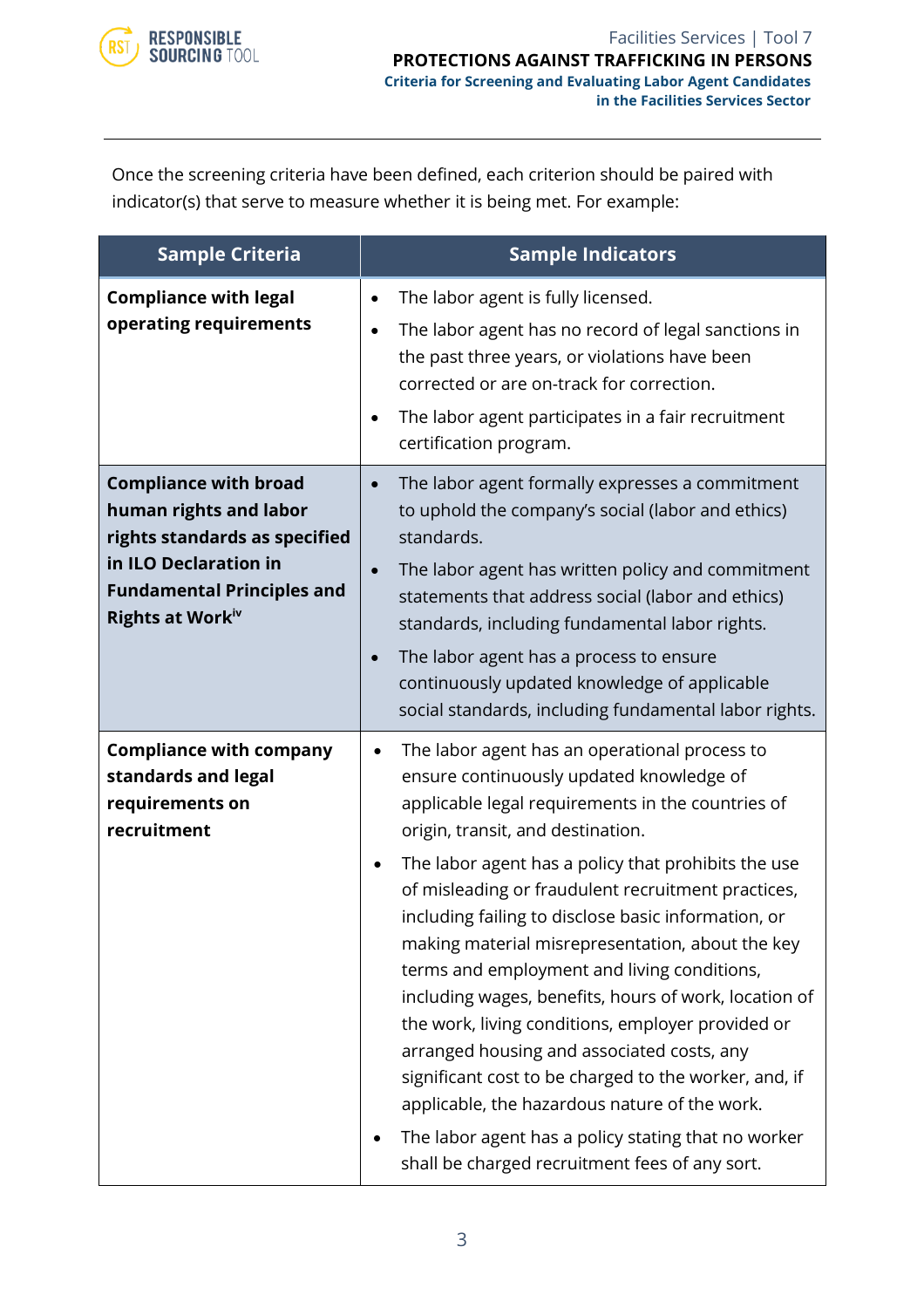

|                                                                                                  | The labor agent has processes in place in inform<br>workers of their right not to be charged recruitment<br>fees.<br>The labor agent has a policy stating that all workers<br>shall retain access to their identity documents.<br>The labor agent has a procedure for verifying that<br>workers are not charged fees by origin country<br>agents or sub-agents.                                                                                                                                                                                                                                                                                                                                                                                                                                                                              |
|--------------------------------------------------------------------------------------------------|----------------------------------------------------------------------------------------------------------------------------------------------------------------------------------------------------------------------------------------------------------------------------------------------------------------------------------------------------------------------------------------------------------------------------------------------------------------------------------------------------------------------------------------------------------------------------------------------------------------------------------------------------------------------------------------------------------------------------------------------------------------------------------------------------------------------------------------------|
| <b>Compliance with company</b><br>standards and legal<br>requirements on<br>employment contracts | The labor agent has a policy to ensure that workers'<br>contracts meet all legal and company requirements.<br>Worker contracts include accurate and verifiable<br>information on worker position, location of job,<br>length of contract, housing, name of the employer,<br>wages, working hours, any legal wage deductions,<br>and all applicable benefits.<br>Worker contracts detail which party (labor agent or<br>employer) is responsible for various aspects of the<br>employment relationship (in accordance with<br>applicable law).<br>Labor agent maintains records demonstrating that<br>workers receive accurate copies of contracts in<br>language they understand prior to departure.<br>Labor agent has processes in place to validate that<br>the terms of employment do not differ from those<br>offered to other workers. |
| <b>Compliance with company</b><br>standards and legal<br>requirements grievance<br>mechanisms    | Labor agent participates in available grievance<br>mechanisms.<br>Labor agent demonstrates that workers are<br>provided with information on their legal rights and<br>on the procedures for accessing grievance<br>mechanism/s available via government or<br>employer.<br>Labor agent has a policy of non-retaliation for<br>worker participation in grievance mechanisms.                                                                                                                                                                                                                                                                                                                                                                                                                                                                  |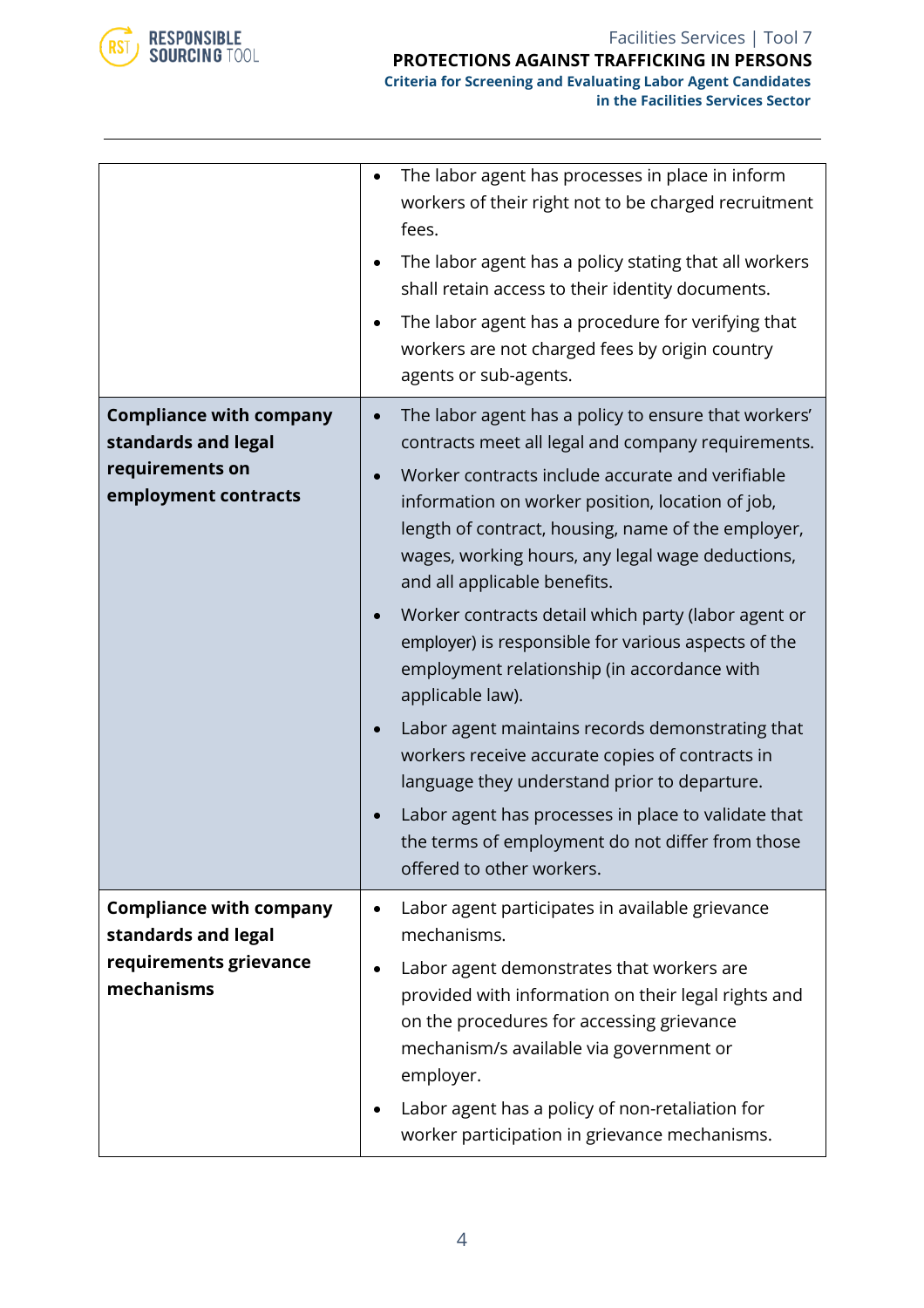

#### Facilities Services | Tool 7 **PROTECTIONS AGAINST TRAFFICKING IN PERSONS [Criteria for Screening and Evaluating Labor Agent](http://www.verite.org/node/723/lightbox2) Candidates in the Facilities Services Sector**

#### **CONDUCTING A SCREENING INTERVIEW**

When interviewing prospective labor agents, the agent should be asked to describe how they are able to meet the company's selection criteria. In addition to assessing objective criteria, such as whether policies and processes are documented, the company may wish to evaluate the degree to which the potential labor agents are open to engagement around issues of fair recruitment. In the table below, Verité offers some examples of questions that could be asked in this regard.

| <b>Sample Criteria &amp; Indicators</b>                                                                                                                                                                        | <b>Sample Screening Questions</b>                                                                                                                                                                                                                                                                                                                                                |  |  |
|----------------------------------------------------------------------------------------------------------------------------------------------------------------------------------------------------------------|----------------------------------------------------------------------------------------------------------------------------------------------------------------------------------------------------------------------------------------------------------------------------------------------------------------------------------------------------------------------------------|--|--|
| <b>Compliance with legal</b><br>operating requirements                                                                                                                                                         | Does your company have a valid license to operate?<br>1)<br>Has your company been subject to any regulatory<br>2)<br>actions where monetary penalties were assessed?<br>If formal corrective actions were mandated by the<br>3)<br>issuing government agency, can you provide<br>documentation to show that violations have been<br>corrected or are on track for correction?    |  |  |
|                                                                                                                                                                                                                | Do you agree to adhere to the legal requirements of<br>4)<br>the origin and destination countries, and to register<br>your agreement by signing a contract to this effect?                                                                                                                                                                                                       |  |  |
| <b>Compliance with broad</b><br>social responsibility<br>standards and labor rights<br>as specified in ILO<br><b>Declaration in Fundamental</b><br><b>Principles and Rights at</b><br><b>Work</b> <sup>v</sup> | What is the scope and coverage of your labor and<br>1)<br>ethics policies?<br>Do your labor and ethics policies have executive<br>2)<br>management endorsement?<br>How often are your labor and ethics policies<br>3)<br>updated? What is the process for updating them?<br>What actions might you take if you were unsure<br>4)<br>about the legality of a recruiting practice? |  |  |
| <b>Compliance with company</b><br>standards and legal<br>requirements on<br>recruitment                                                                                                                        | Does your company have a policy prohibiting<br>1)<br>misleading or fraudulent recruitment practices? If<br>yes, what is included in the policy?                                                                                                                                                                                                                                  |  |  |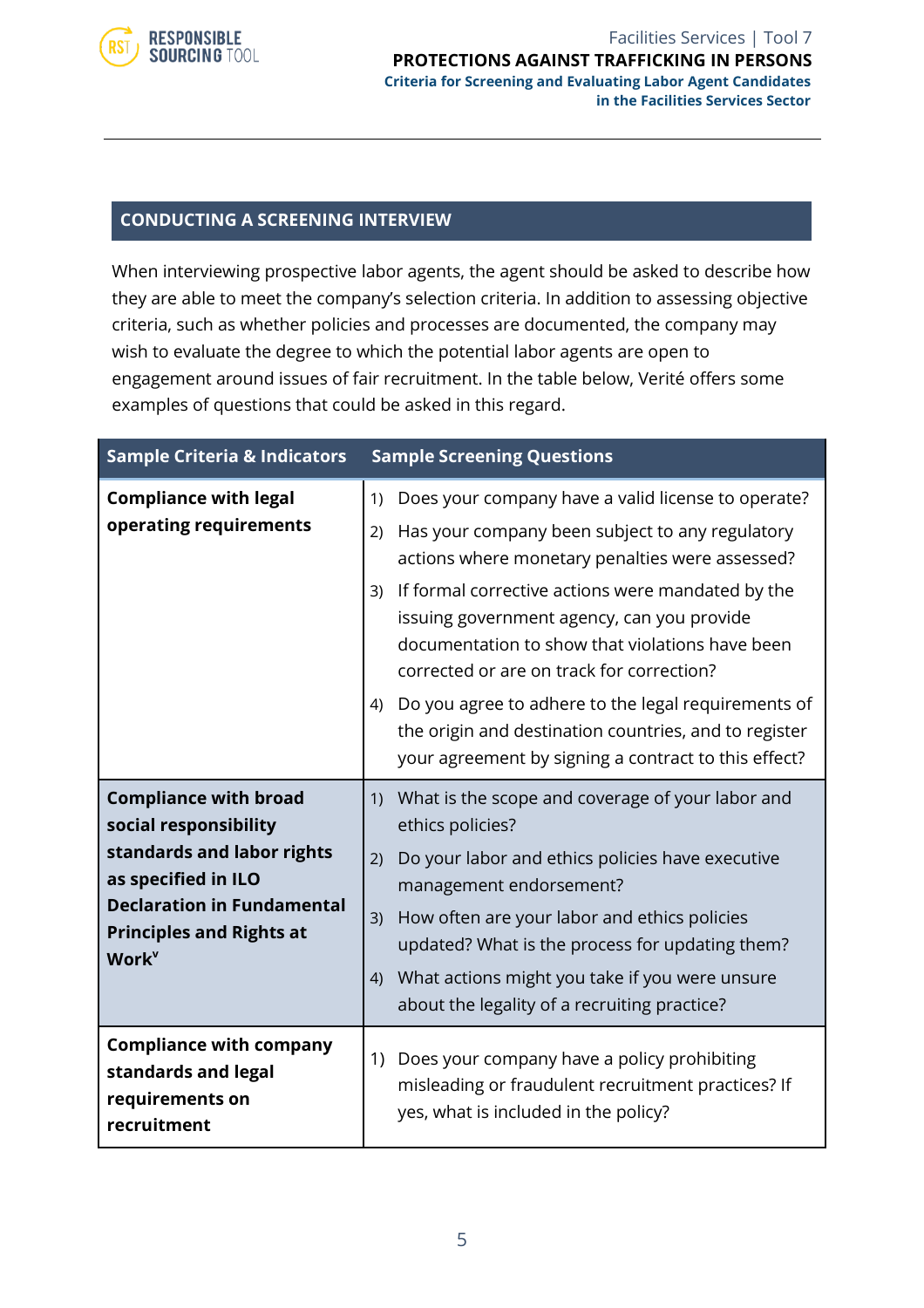

#### Facilities Services | Tool 7 **PROTECTIONS AGAINST TRAFFICKING IN PERSONS [Criteria for Screening and Evaluating Labor Agent](http://www.verite.org/node/723/lightbox2) Candidates**

**in the Facilities Services Sector**

|    |    | 2) Does your company have a "no-fee" policy on<br>charging employees recruitment fees and expenses?<br>If yes, how is this policy communicated to workers?                                                                          |
|----|----|-------------------------------------------------------------------------------------------------------------------------------------------------------------------------------------------------------------------------------------|
|    |    | 3) How do you communicate working and living<br>conditions to prospective workers? How do you<br>ensure that this information is accurate?                                                                                          |
|    |    | 4) Does your company's policy on recruitment fees and<br>expenses have executive management<br>endorsement?                                                                                                                         |
|    |    | 5) Where in your recruitment, selection, and hiring<br>process do you think the risk of noncompliance to<br>the no-fee policy is highest?                                                                                           |
| 6) |    | What operational controls have you put in place to<br>minimize these identified risks and to ensure that<br>workers are not charged fees? Following are some<br>examples of controls:                                               |
|    |    | a. Procedures are in place to implement the no-<br>fee statement in the Code of Conduct.                                                                                                                                            |
|    |    | b. A safe procedure for workers to report<br>violations of the no-fee policy by internal staff<br>or sub-agents, without retaliation. Such a<br>procedure should include an investigation and<br>response to reports of violations. |
|    | C. | Implementing procedures that prevent the use<br>of illegal sub-agents or subcontractors.                                                                                                                                            |
|    |    | d. If the company uses sub-agents or<br>subcontractors, a procedure to ensure these<br>sub-agents are paid by the agency for their<br>services and that they sign and comply with the<br>agency's no-fee policy.                    |
|    |    | e. If workers are being recruited from remote or<br>interior regions, the company has staff (on the<br>company's payroll) in these areas.                                                                                           |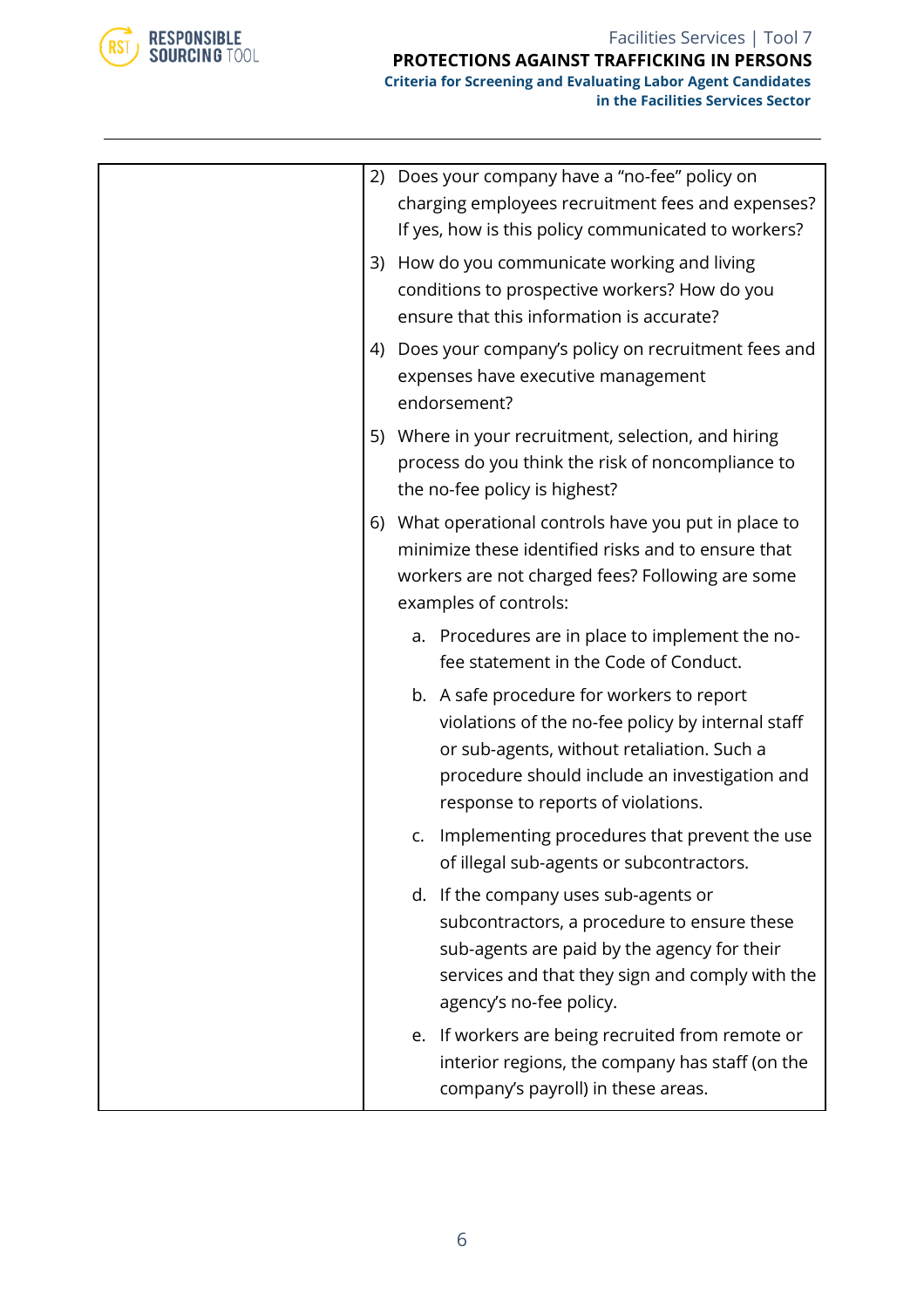

**in the Facilities Services Sector**

|                                                                                                  | f.<br>Workers, upon arrival, are routinely<br>interviewed to verify that they have not paid<br>recruitment fees.<br>7) Who holds workers' personal documentation at<br>various points throughout the recruitment and<br>hiring process?                                                                                                                                                                                                                                                                                                                                                                                                                                                                                                                                                                                  |
|--------------------------------------------------------------------------------------------------|--------------------------------------------------------------------------------------------------------------------------------------------------------------------------------------------------------------------------------------------------------------------------------------------------------------------------------------------------------------------------------------------------------------------------------------------------------------------------------------------------------------------------------------------------------------------------------------------------------------------------------------------------------------------------------------------------------------------------------------------------------------------------------------------------------------------------|
| <b>Compliance with company</b><br>standards and legal<br>requirements on<br>employment contracts | 1) Are the terms of the workers' contracts and the<br>contracting process itself consistent with origin and<br>destination country laws and other applicable legal<br>requirements?<br>Does the employment contract include terms and<br>(2)<br>conditions that are consistent or aligned with the<br>hiring company's fair recruitment standards?<br>Do employment contracts comply with the<br>3)<br>requirements of the hiring company's<br>client/customer (for example, U.S. Federal<br>Acquisition Regulation: Combating Trafficking in<br>Persons)?<br>Do you have a process for reviewing and assessing<br>4)<br>accuracy of worker contracts?<br>How do you communicate terms of contracts to<br>5)<br>workers who speak a language other than the<br>language of the contract or who have limited<br>literacy? |
| <b>Compliance with company</b><br>standards and legal<br>requirements on grievance<br>mechanisms | 1) What can workers do if they encounter a problem at<br>any point in the recruitment and hiring process?<br>What are some of the ways you communicate<br>2)<br>potential grievance mechanisms to workers?<br>What happens when workers use one of these<br>3)<br>mechanisms?                                                                                                                                                                                                                                                                                                                                                                                                                                                                                                                                            |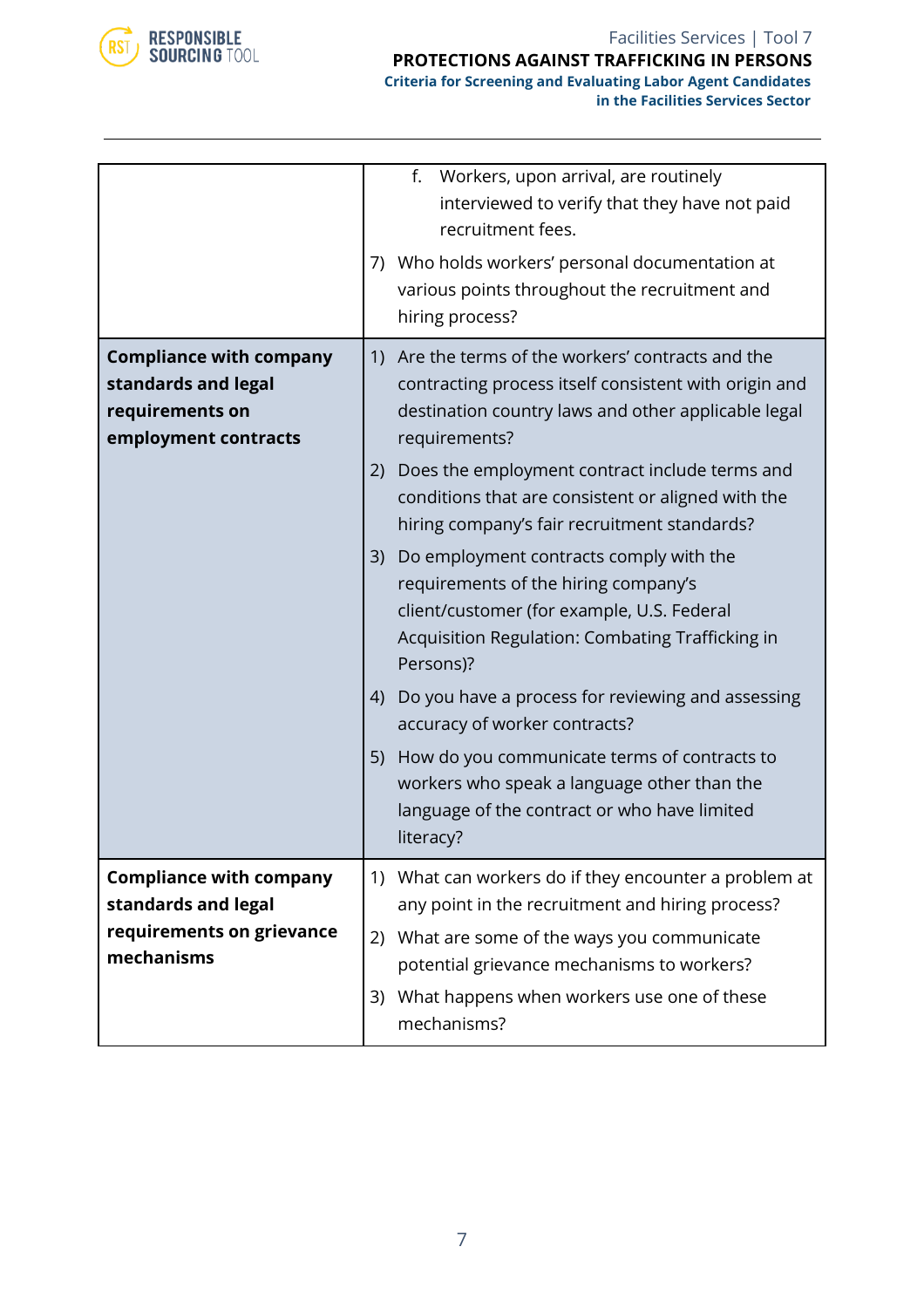

Facilities Services | Tool 7 **PROTECTIONS AGAINST TRAFFICKING IN PERSONS [Criteria for Screening and Evaluating Labor Agent](http://www.verite.org/node/723/lightbox2) Candidates in the Facilities Services Sector**

#### **EVALUATING THE RESULTS AND MAKING A FINAL DECISION**

After labor agent candidates have been screened, the responses must be analyzed. Verité recommends the use of a transparent methodology for evaluating labor agents against screening criteria. Such a methodology should define how candidates will be evaluated, by whom, and the process by which a final decision will be made, and a contract issued.

One approach is to use a rating system that assigns each criterion a weight and performance score as shown below. This allows the company to score each labor agent candidate's performance on each criterion, while also giving appropriate emphasis to the areas of compliance that are most important to the company and/or the company's customers.

The results of such a rating process allows for the performance of all candidates to be cross-analyzed and compared with ease, which will then allow companies to rank and compare candidates.

| <b>Example Labor Agent Rating System</b>                                                                                                                                          |            |           |                           |  |  |
|-----------------------------------------------------------------------------------------------------------------------------------------------------------------------------------|------------|-----------|---------------------------|--|--|
| Criteria                                                                                                                                                                          | Weight (%) | Score (%) | <b>Performance Rating</b> |  |  |
| <b>Compliance with legal</b><br>operating requirements                                                                                                                            |            |           |                           |  |  |
| <b>Compliance with broad</b><br>human rights standards<br>and labor rights as<br>specified in ILO<br><b>Declaration in</b><br><b>Fundamental Principles</b><br>and Rights at Work |            |           |                           |  |  |
| <b>Compliance with company</b><br>standards and legal<br>requirements on<br>recruitment                                                                                           |            |           |                           |  |  |
| <b>Compliance with company</b><br>standards and legal<br>requirements on<br>employment contracts                                                                                  |            |           |                           |  |  |